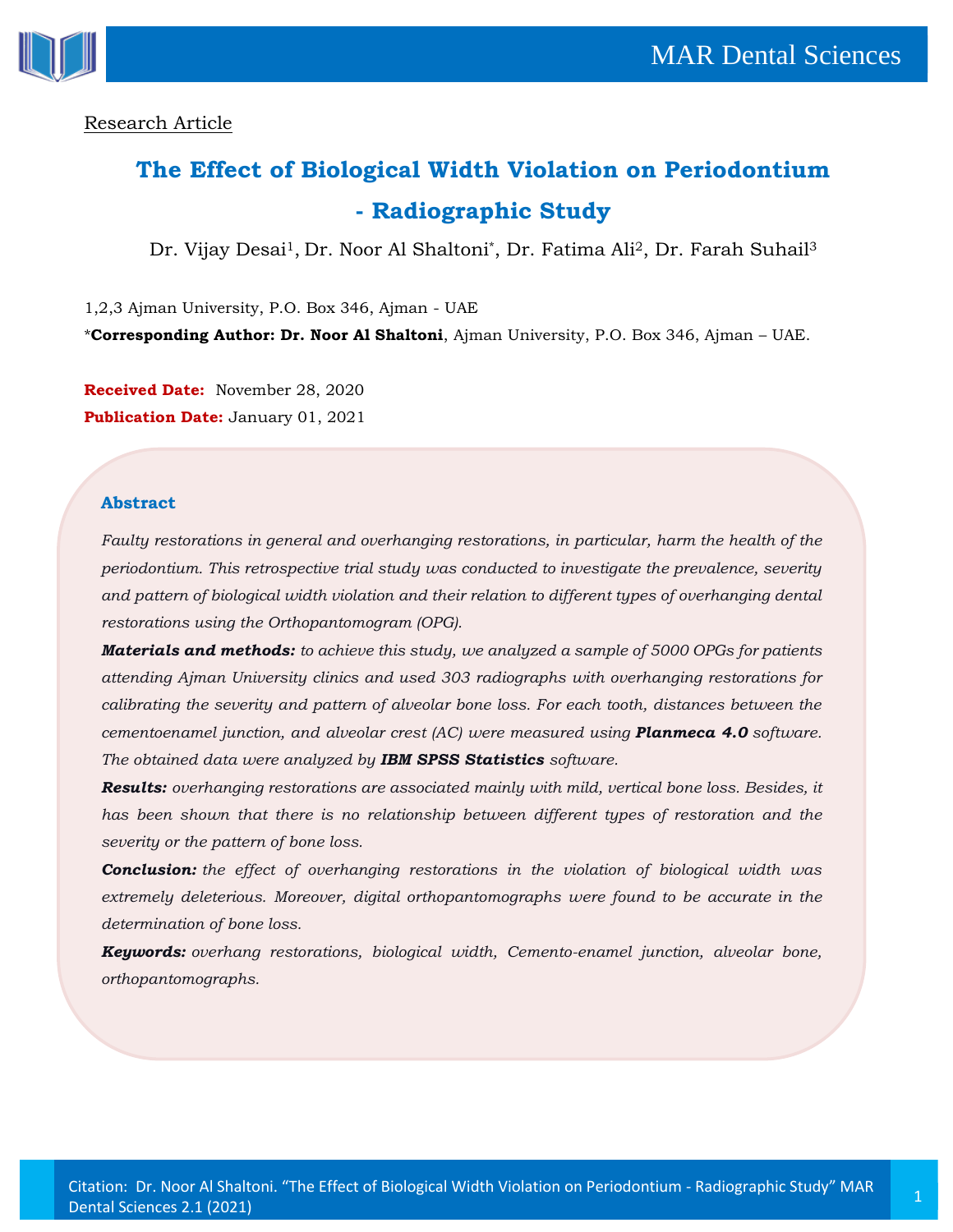

# **Introduction**

Biological width is the dimension of the soft tissue, that is attached to the portion of the tooth coronal to the crest of alveolar bone. **(**1**)** It functions as a natural seal to preserve the periodontal health and prevents the ingress of microorganisms that might damage the supporting structures of the teeth. **(**2**)** It is of substantial importance particularly in the field of restorative dentistry.

Overhanging dental restoration is defined as an extension of the restorative material beyond the boundaries of a cavity preparation. In addition to being widely prevalent, it is one of the major etiological factors in the progression of periodontal disease. It implicates a violation of the biological width causing an increase of gingival recession and crestal bone loss. **(**3**)**

The mechanism by which overhanging restorations develop periodontal disease is multi-factorial. Overhanging restorations promote the accumulation of plaque mass, in addition to the development of higher level of specific bacterial pathogens in the plaque. **(**3,4**)** Moreover, overhanging restorations cause damage to the periodontium by impinging the interproximal embrasure and biological width, which Prevents the accessibility for cleaning the accumulated Plaque. **(**4**)**

Detection of overhanging restorations could be misleading, since it is not always showing on radiographs, so combination of both clinical and radiographic assessments is the best diagnostic aid. **(**5,6**)**

This study discusses the concept of biological width and its relationship to periodontal health, by evaluating the prevalence and severity of alveolar bone loss in association with overhang restorations using the radiographic method, and in particular Orthopantography (OPG).

# **Aims and Objectives**

- The purpose of this study is to evaluate and measure the severity of the interproximal bone loss in association with faulty restorations, and in particular overhanging restorations in patients visiting Ajman University dental clinics using **Orthopantography** (OPG), to further support the negative influence of this type of restorations on the periodontium and biological width.
- The study further includes comparing the amount of bone loss associated with different types of overhanging restorations, which include bridges, class II amalgam/composite restorations and crowns, in order to estimate the readings from certain types of restorations.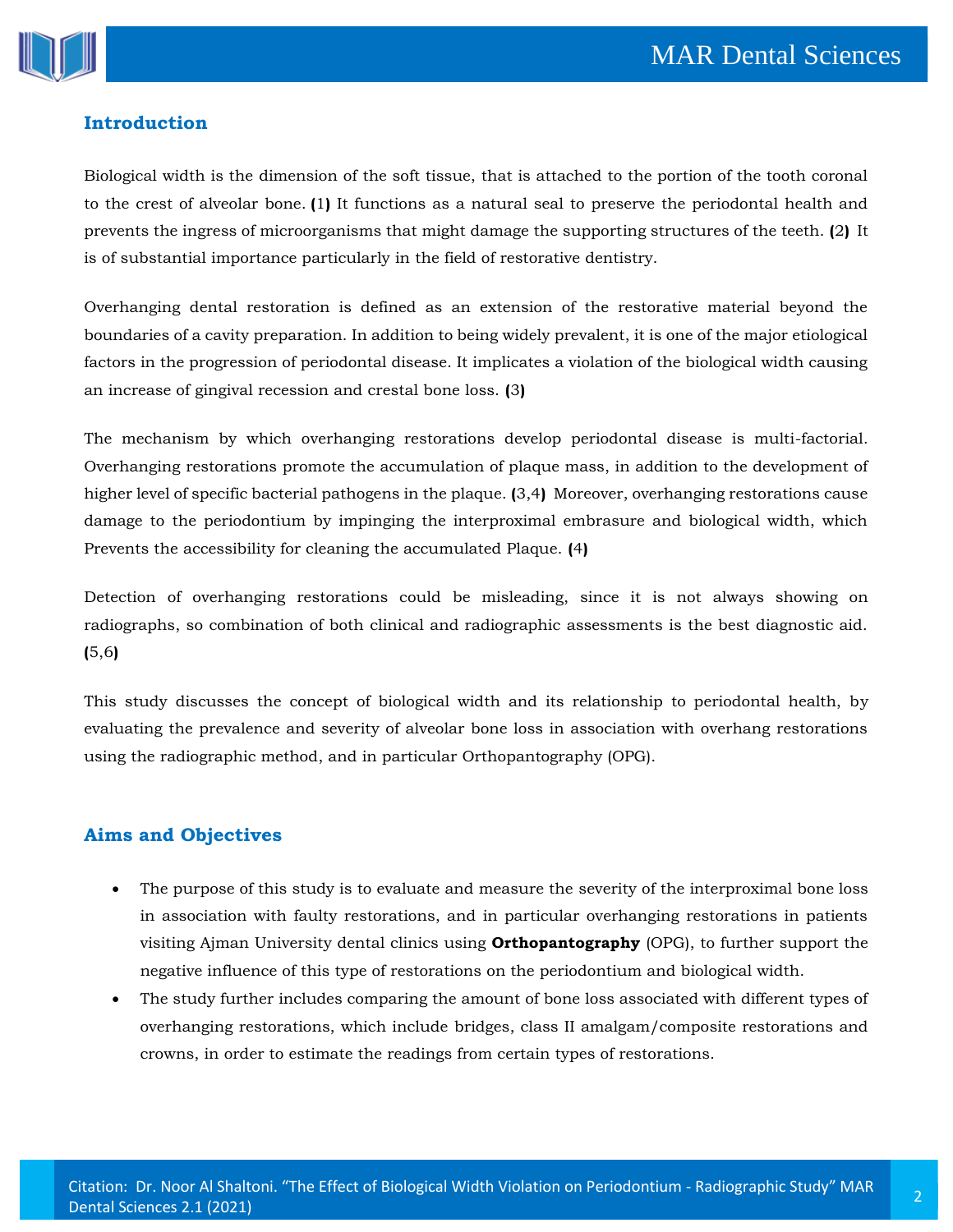

• To stress the significance of maintaining the biological width within all dental specialties, and to emphasize the need for regular recall and maintenance therapy.

## **Materials and Methods**

1.This Retrospective study was conducted within Ajman University Dental College premises. The radiographs for the current study were obtained after accessibility to all orthopantographs (OPG) belonging to patients visiting Ajman University dental clinics between the years 2013 until 2016, and selecting a random sample of 5000 radiographs.

2.The Radiographic calibration software (Planmeca 4.0) was used to estimate the amount of alveolar bone loss adjacent to overhang restorations.

- The two parameters included in the study are the Alveolar Crest (AC) and cementoenamel junction (CEJ).
- The CEJ was the fixed coronal reference for these measurements.

3.The criteria for selection were radiographs containing overhanging restorations in the proximal tooth surface, including bridges, crown class III and class II composite/amalgam restorations.

4.The exclusion criteria were:

- Orthopantographs without overhang restorations.
- Overhanging restorations adjacent to the edentulous area or associated with generalized bone loss.

5.After screening all the radiographs in the mentioned years, the selected radiographs with overhang restorations were calibrated. The distance between the alveolar crest and the cementoenamel junction was measured using the ruler in the calibration software.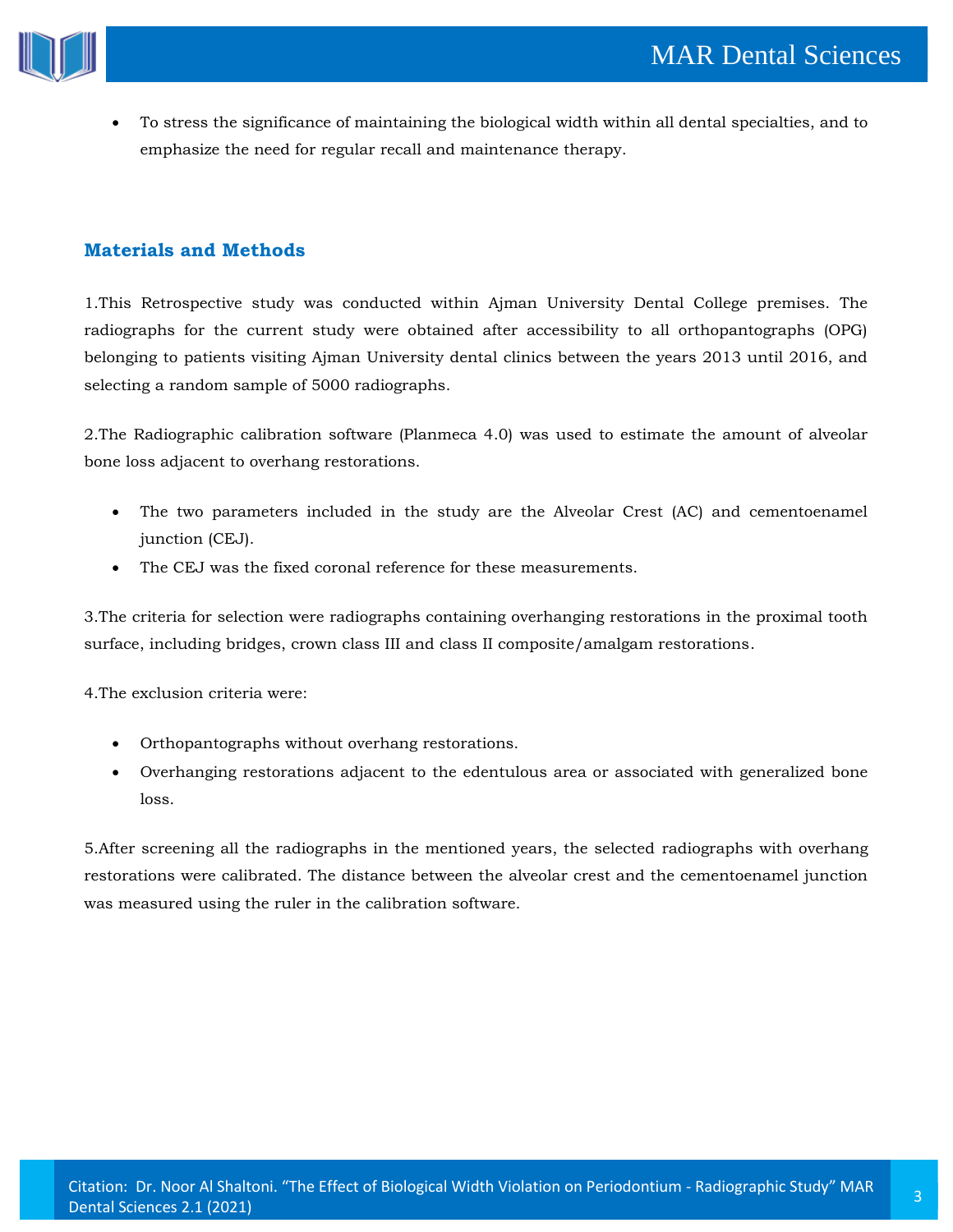



Figure 1 OPG showing mild boneloss associated with tooth#16



Figure 2 OPG showing m oderate bone loss associated with tooth #27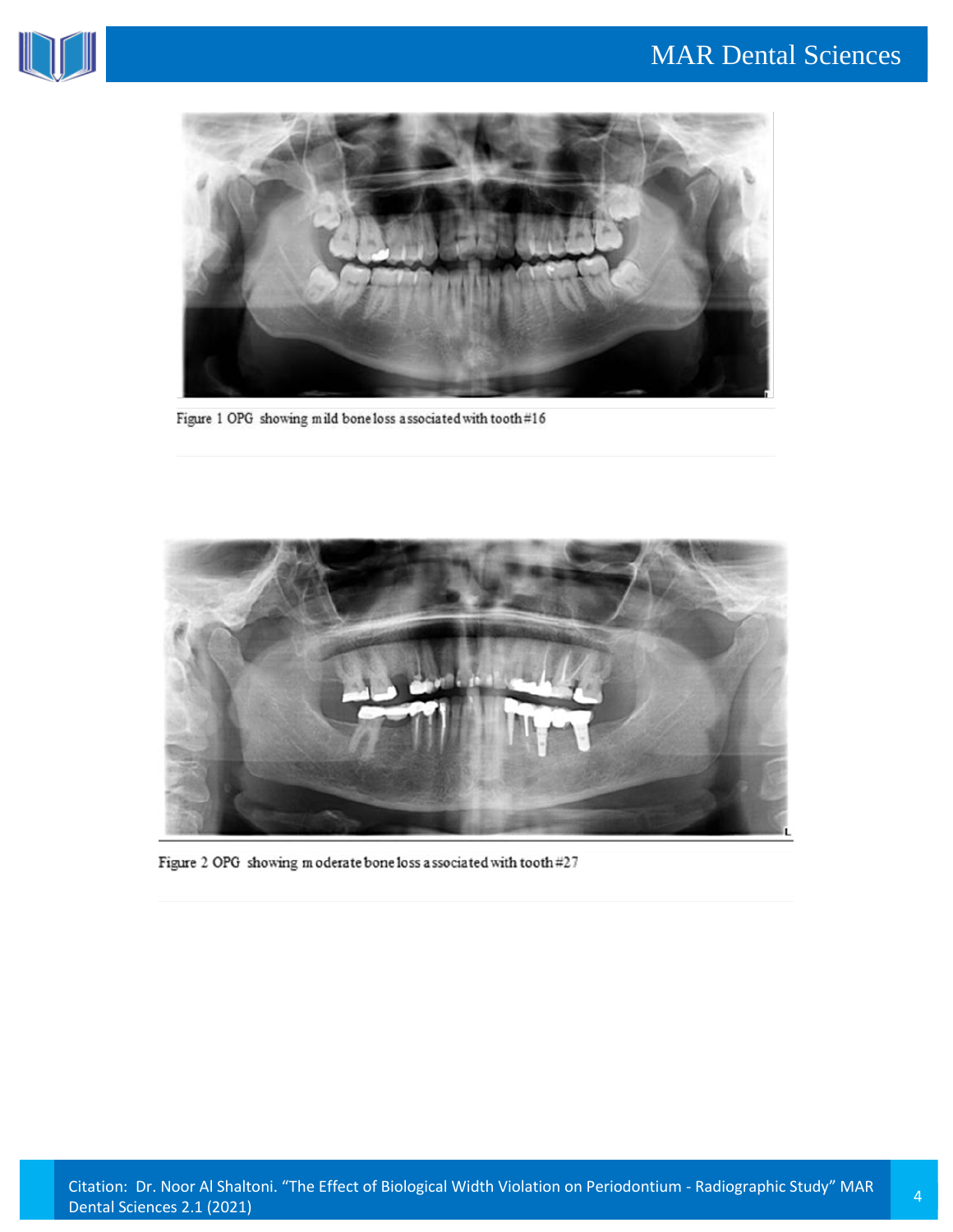



Figure 3 OPG showing severe bone loss associated with tooth#17

- A finding of less than **2mm** was considered as normal, and the overhang restorations were considered to cause no significant effect on the periodontium.
- A distance between **3-4mm** was considered to cause a **mild** violation of biological width. (**Figure-1**)
- A distance between **5-6mm** was considered to cause **moderate** violation of biological width. (**Figure-2**)
- A distance above **7mm** was considered to cause **severe** violation of biological width. (**Figure-3**)

6.The pattern of bone loss, whether horizontal or vertical, associated with each restoration was recorded.

7.Data analysis is performed after collecting all the results; using **IBM SPSS Statistics** software. Mean and standard deviation have been calculated. Moreover, to assess the association between the type of restoration and severity or pattern of bone loss, a chi-square test has been used.

## **Results**

A total of 5000 radiographs belonging to patients attending Ajman University dental clinics were observed to determine the presence of overhanging restorations. Of these, 303 (6.06%) radiographs had met the inclusion criteria. Amongst these radiographs, 498 different types of overhanging restorations were detected as shown in **table-1**. A total of 88 restorations (17.7%) were excluded because of the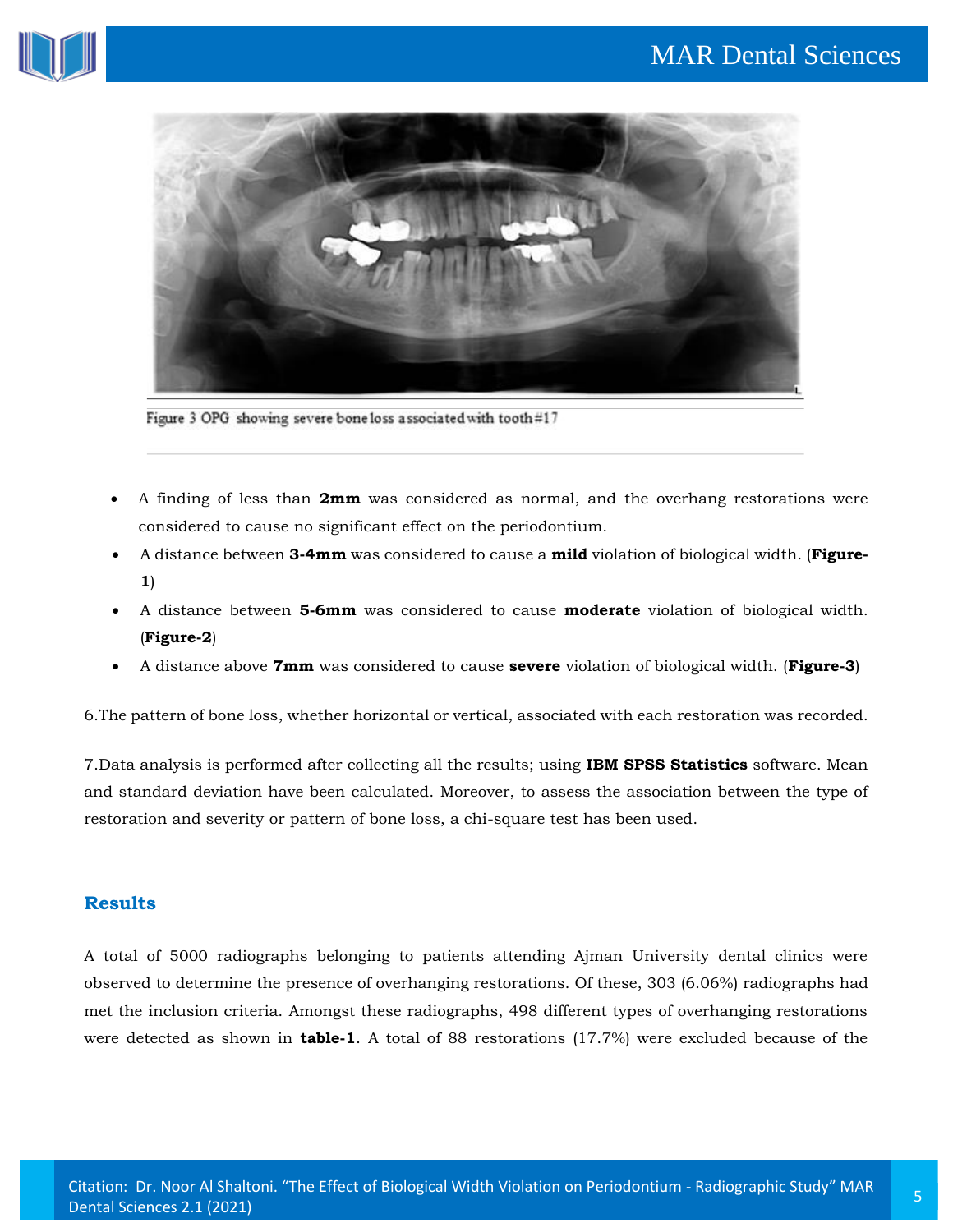

presence of a generalized bone loss in the dentition, or due to their proximity to an edentulous space.

## (**Table-2**)

| Type of restoration | No.         |
|---------------------|-------------|
| Crown               | 167(33.5%)  |
| <b>Bridge</b>       | 34(6.83%)   |
| Class II            | 292(58.6%)  |
| Class III           | $5(1.00\%)$ |

Table 1 No. of restorations types.

| <b>Restorations</b> | Type of       | <b>Number</b> |
|---------------------|---------------|---------------|
| excluded            | restoration   |               |
| <i>Generalized</i>  | Class II      | 44(15%)       |
| /adjacent to        | Class III     | $0(0\%)$      |
| edentulous area     | Crown         | $32(19.2\%)$  |
|                     | <b>Bridge</b> | 12(35.3%)     |

Table 2 No. of restorations excluded.

#### **Severity:**

The severity of bone loss (BL) for the different types of restorations was determined by calibrating the distance between CEJ and the crest of the alveolar bone. The graphs of this study were formulated using the *Minitab 17* software. It has been shown that the most prevalent category of bone loss was mild ( 0<BL<3 ) for all types of restorations, followed by the moderate category ( 3≤BL <5 ). Moreover, the overhanging restorations associated with no bone loss (BL=0 ) were significantly higher than the severe category (BL ≥5 ). (**Figure-4**).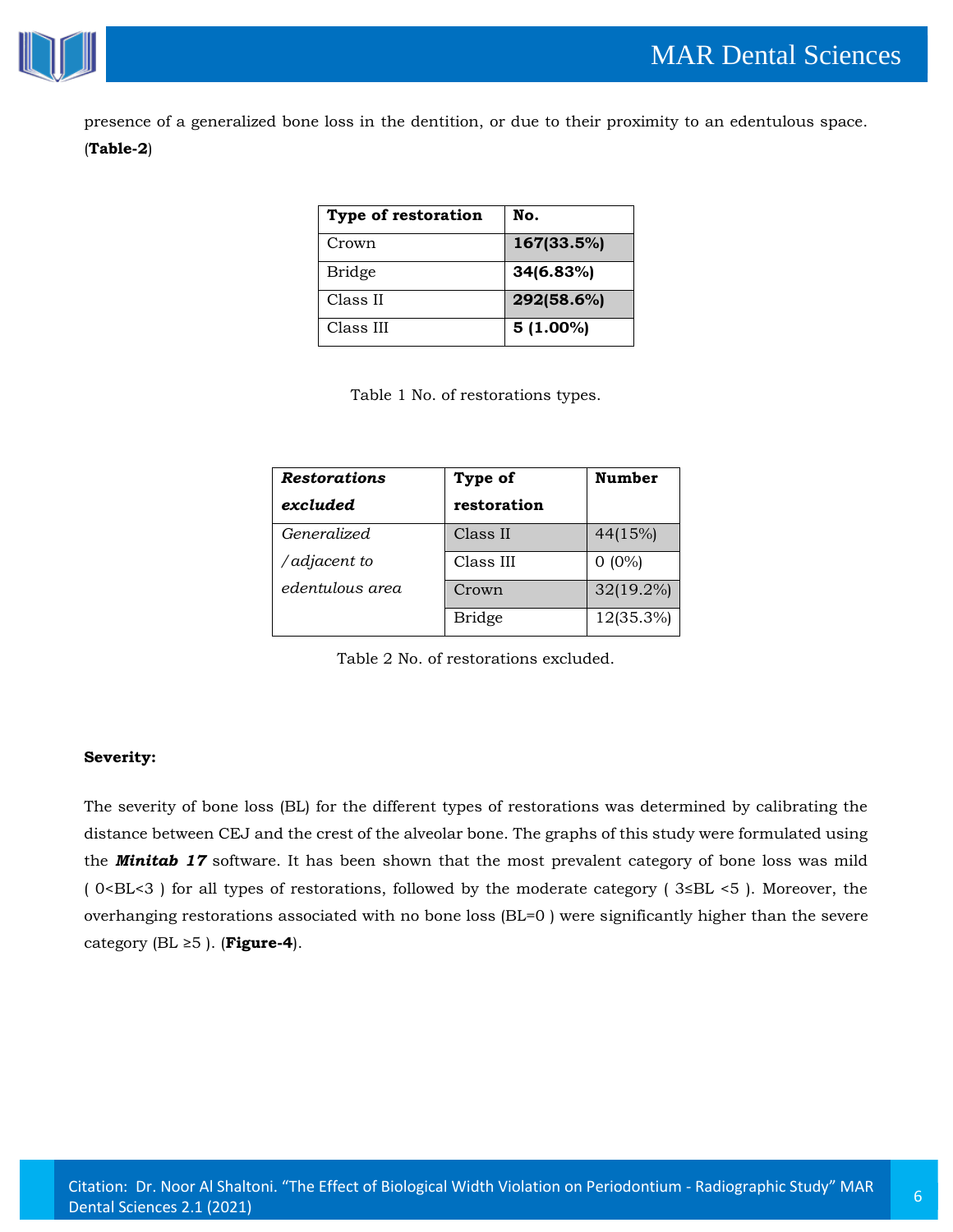

|                              | Type of       |      | Std.             |     |
|------------------------------|---------------|------|------------------|-----|
|                              | restoration   | Mean | <b>Deviation</b> | N   |
| Amount of bone loss class II |               | 2.39 | .837             | 248 |
|                              | Crown         | 2.34 | .839             | 135 |
|                              | <b>Bridge</b> | 2.27 | .883             | 22  |
|                              | class III     | 2.40 | .894             | 5   |
|                              | Total         | 2.37 | .838             | 410 |

Table 3 Mean and Standard deviation of the severity



Figure 4 Severity of bone loss.

The tables of the current study were calculated and designed with the aid of the **SPSS statistical program**. According to **table-3**, the mean of each type of restoration was shown in the mild category of bone loss. The mean of the bone loss for all types of restorations was calculated as 2.37, with a standard deviation (SD) of 0.838. These results were further supported by the calculation of the chi-square statistical test. (**Table-4**)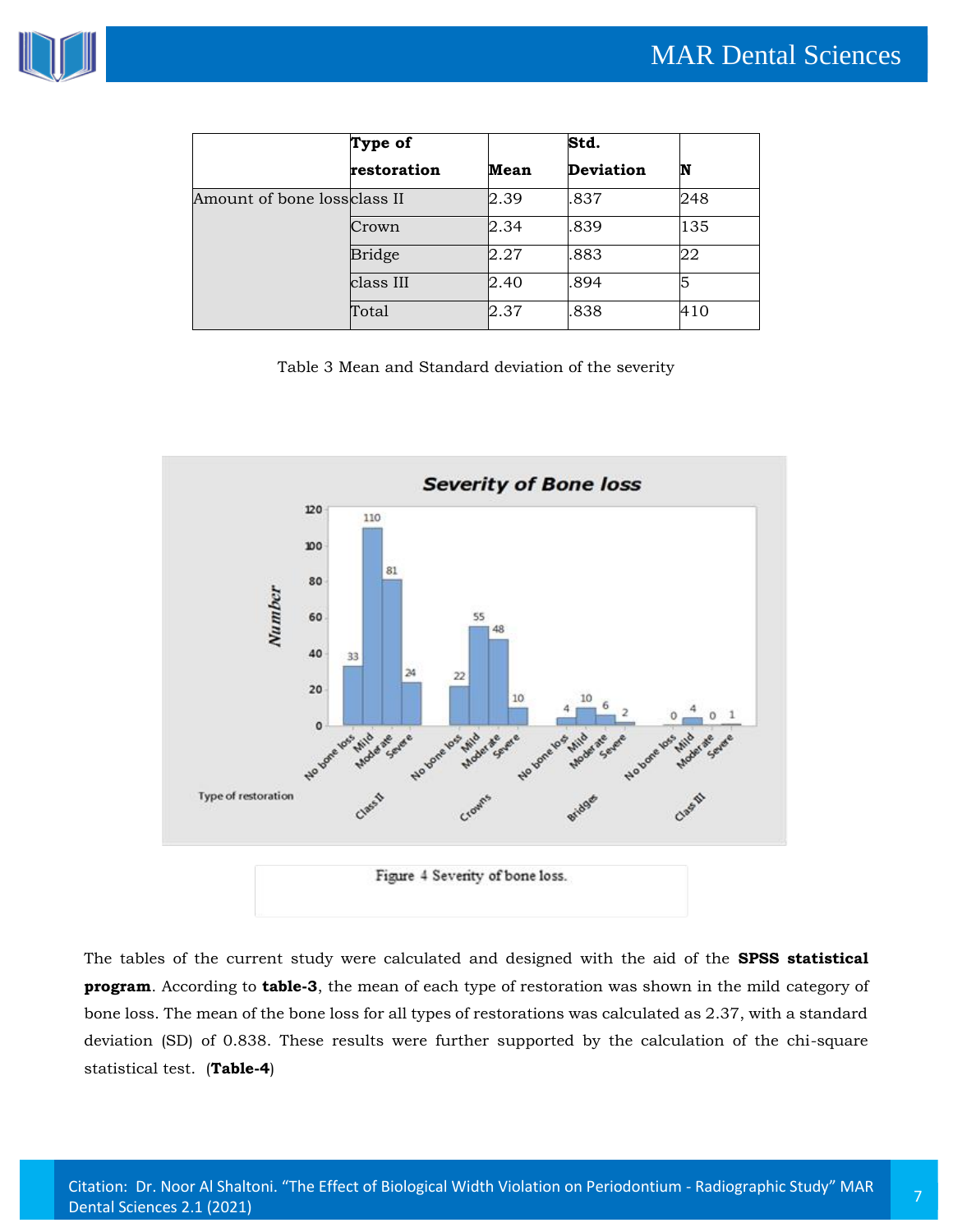

| Chi-Square Tests   |        |    |                         |
|--------------------|--------|----|-------------------------|
|                    |        |    | Asymptotic Significance |
|                    | Value  | Df | $(2\t{-sided})$         |
| Pearson Chi-Square | 6.627a |    | .676                    |
| Likelihood Ratio   | 8.526  |    | .482                    |
| N of Valid Cases   | 410    |    |                         |

Table 4 Chi-Square test for the Severity.

#### **Correlation between the type of restoration and severity of bone loss**

As shown in table-5, both Pearson Chi-Square and Likelihood Ratio were found to be larger than 0.05 (alpha= 0.05), therefore we accept that a non-significant difference exists between the different types of the studied restorations and the severity of a bone loss.

#### **Pattern:**

Furthermore, the results were additionally analyzed by evaluating the pattern of bone loss (horizontal or vertical). The results revealed that the vertical pattern of bone loss is more frequent than the horizontal pattern amongst the different restorations as shown in **Figure-5**. The percentage of the vertical pattern bone loss for class II, crowns, bridges, and class III restorations was calculated as 66.4%, 54%, 66.7%, and 80%, respectively. The results were further supported using the **chi-square test** demonstrated in **table-5**.

| <b>Chi-Square Tests</b> |        |    |                                        |  |
|-------------------------|--------|----|----------------------------------------|--|
|                         | Value  | Df | Asymptotic Significance<br>$(2-sided)$ |  |
| Pearson Chi-Square      | 8.225a | 6  | .222                                   |  |
| Likelihood Ratio        | 8.847  | b  | .182                                   |  |
| N of Valid Cases        | 410    |    |                                        |  |

Table 5 Chi-Square test for the Pattern.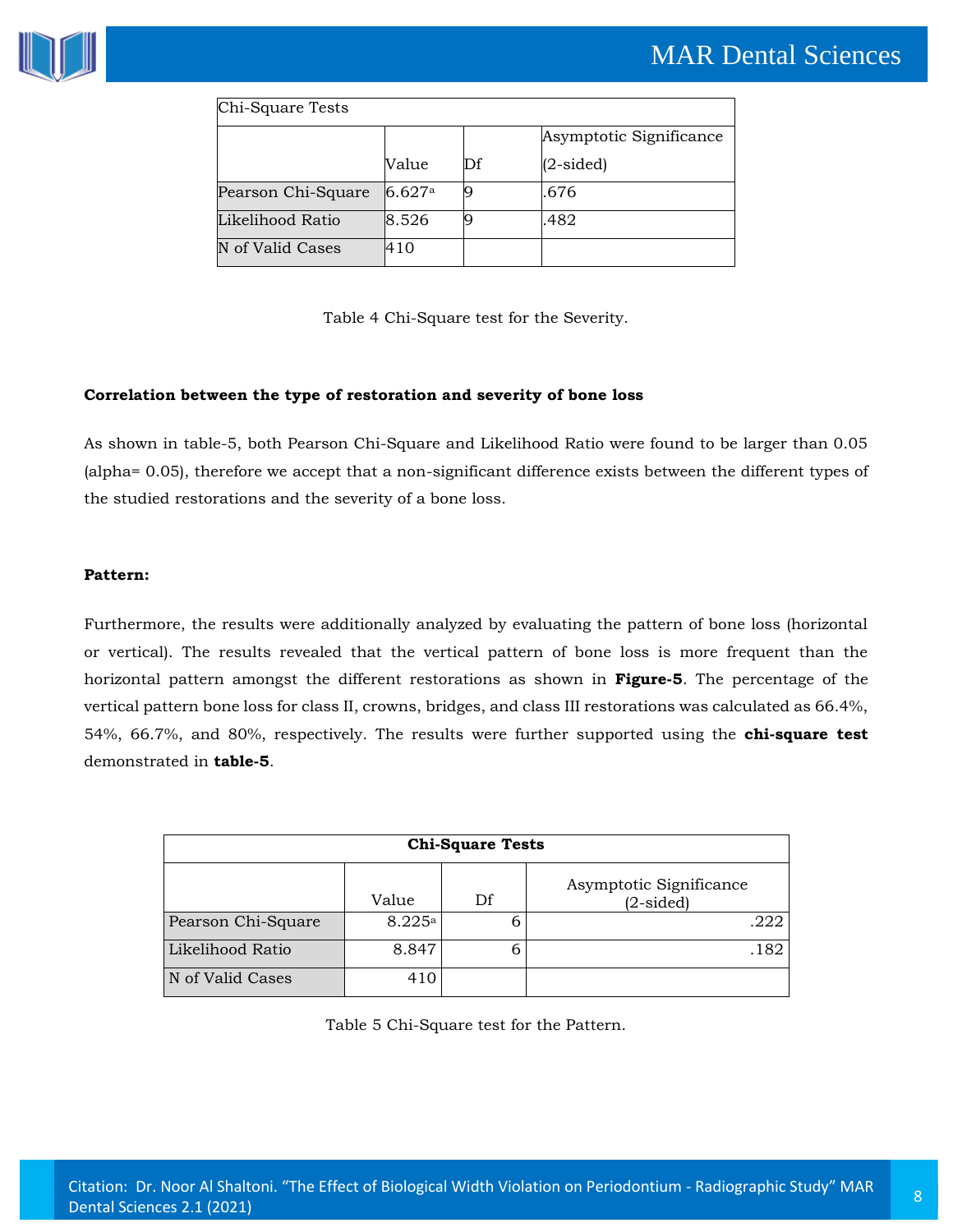



Figure 5 Pattern of bone loss.

#### **Correlation between the type of restoration and pattern of bone loss**

According to **table-6**, both Pearson Chi-Square and Likelihood Ratio were found to be larger than 0.05(alpha= 0.05), therefore we accept that a non-significant difference exists between the different types of restorations and the pattern of bone loss.

## **Discussion**

It has been stated that the presence of a local predisposing factor, such as an overhanging restoration, can significantly increase the periodontal attachment loss both clinically and radiographically, which owes to a change in microbial plaque in addition to exacerbation of plaque accumulation. **(**7,8**)** This demonstrates strong evidence that the overhanging proximal margins of dental restorations can shift a non-disease associated microbial flora to a disease-causing flora. **(**1**)**

The baseline analysis performed on 303 radiographs in the current study showed a significantly higher amount of bone loss adjacent to restored teeth with overhanging restorations in comparison with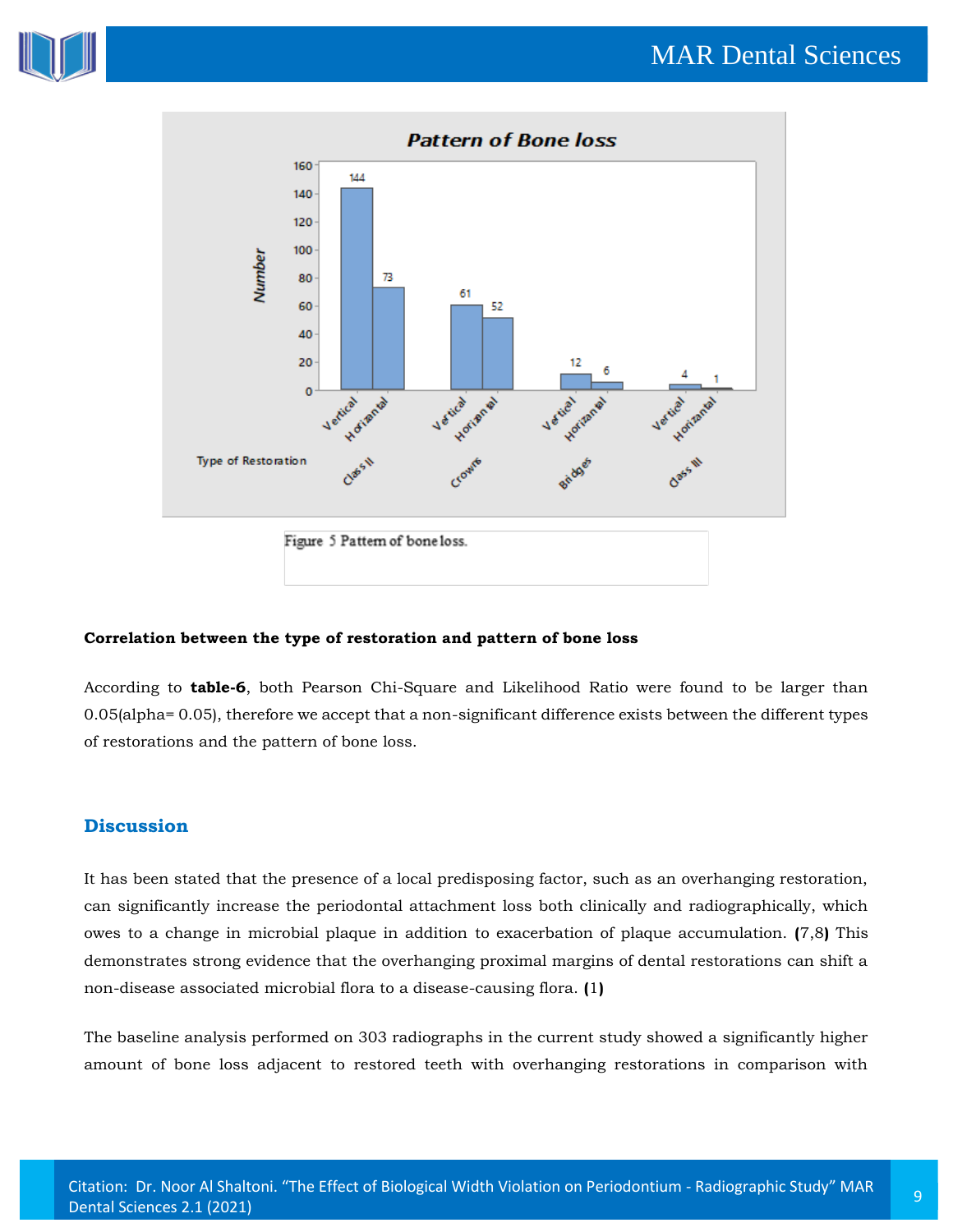

unrestored or properly contoured teeth. The major objective of the current study was to evaluate whether there is a relation between the type of dental restoration/prosthesis and the severity of the pattern of bone loss. The findings of the present study have revealed that there is no statistical significance or correlation between the restoration types and the two criteria investigated. The results obtained from this study are concurrent with the Swiss army study which had no statistically significant difference while comparing different types of restorations. **(**9**)**

People in different specialties, especially periodontology have neglected the use of OPGs in the diagnosis and examination of the amount of attachment loss due to the lack of accurate calibrating programs. Nowadays, digital panoramic radiographs have improved the diagnostic ability of the practitioner towards an accurate treatment planning of the bony defects, over the results of the conventional panoramic radiographs. **(**10**)**

Several obstacles were encountered during the conduction of the study, such as the accessibility to patients' files to assess the history of these restorations and the qualifications of the operator. Moreover, the sample size in addition to the inability to the evaluation of the overhanging restorations adjacent to edentulous spaces and the presence of generalized bone loss, might equalize the effect of the overhanging restoration on the bone. **(**11**)**

## **Conclusion**

In conclusion, this study has further supported the harmful effect of overhanging restoration and prosthesis on the periodontal attachment associated with the violation of biological width, stressing the significance of properly contoured restoration in the maintenance and longevity of periodontal health.

The main purpose of this study was to determine whether the violation of the biological width differs between the restoration types. The null hypothesis stated was rejected due to the statistically nonsignificant difference in the results, therefore it has been demonstrated that there is no relationship associated between the different types of restorations and prosthesis included in this study and the severity or pattern of bone loss in the dentition.

Orthopantographs (OPG), and is particularly the recent digital radiography, has been shown to aid in the diagnosis and examination of periodontal problems associated with the level of alveolar bone. Due to the limitations and technical difficulties associated with radiographic assessment, the clinical examination should always be incorporated for the most accurate diagnosis.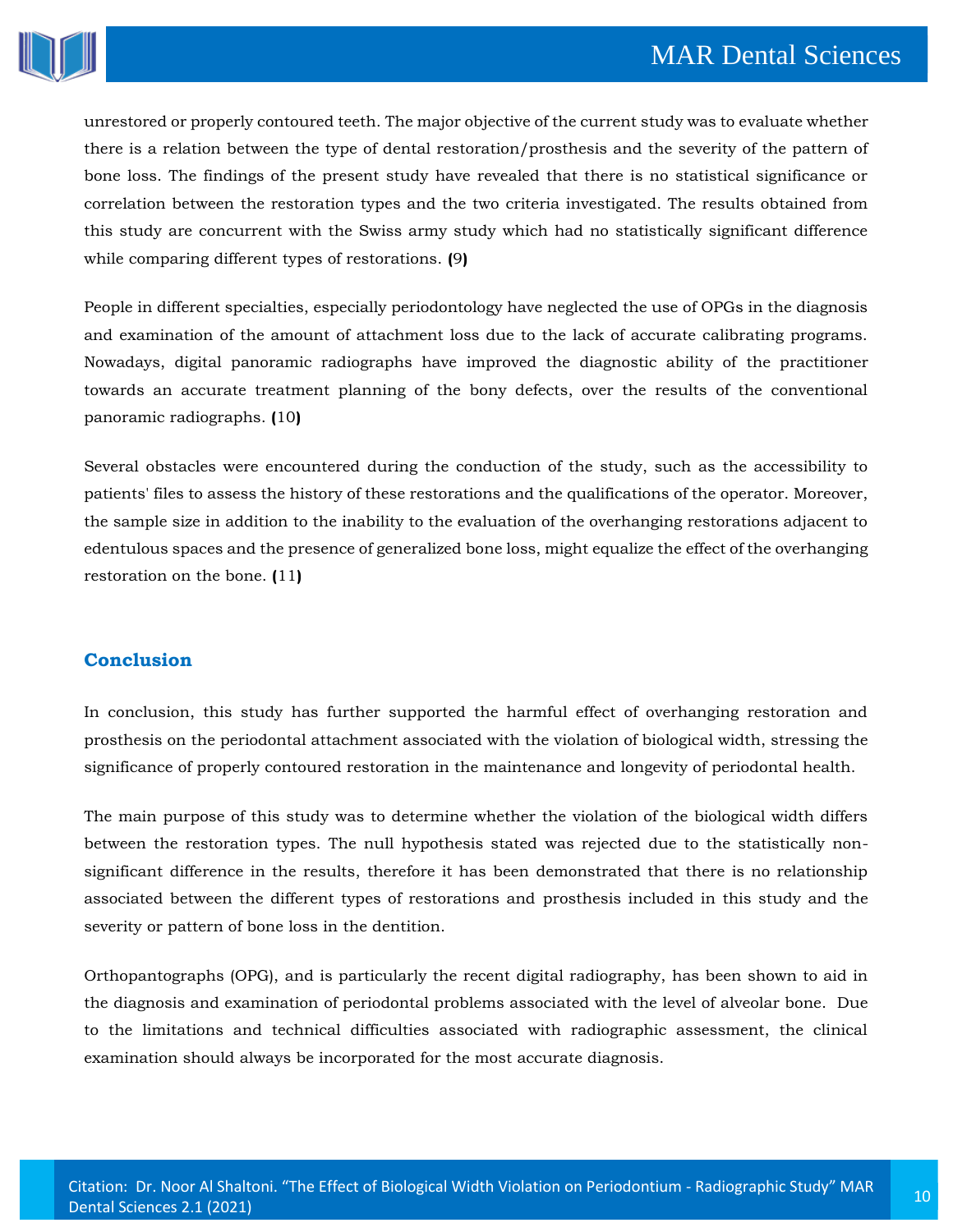

Finally, we recommend that further studies about a similar topic should be conducted to emphasize the importance of biological width on the health of the periodontium.

# **References**

1.Brunsvold M, Lane J. "[The prevalence of overhanging dental restorations and their relationship to](https://www.google.com/search?q=The+prevalence+of+overhanging+dental+restorations+and+their+relationship+to+periodontal+disease&oq=The+prevalence+of+overhanging+dental+restorations+and+their+relationship+to+periodontal+disease&aqs=chrome..69i57.1130j0j7&sourceid=chrome&ie=UTF-8)  periodontal disease"[. J Perio 1990;17:67-72.](https://www.google.com/search?q=The+prevalence+of+overhanging+dental+restorations+and+their+relationship+to+periodontal+disease&oq=The+prevalence+of+overhanging+dental+restorations+and+their+relationship+to+periodontal+disease&aqs=chrome..69i57.1130j0j7&sourceid=chrome&ie=UTF-8)

2.Rajendran M, Rao G, Logarani A. "Biologic Width - [Critical Zone for a Healthy Restoration](https://www.google.com/search?sxsrf=ALeKk0257MpRMnoXVC8boJs-HHm3P0Dlww%3A1606987732865&ei=1K_IX5m8NOeV4-EPgsK2YA&q=Biologic+Width+-+Critical+Zone+for+a+Healthy+Restoration&oq=Biologic+Width+-+Critical+Zone+for+a+Healthy+Restoration&gs_lcp=CgZwc3ktYWIQAzoHCCMQ6gIQJ1DGuQFYxrkBYJK9AWgBcAF4AIABzAGIAcwBkgEDMi0xmAEAoAEBoAECqgEHZ3dzLXdperABCsABAQ&sclient=psy-ab&ved=0ahUKEwiZ9ubnv7HtAhXnyjgGHQKhDQwQ4dUDCA0&uact=5)". Journal of [Dental and Medical Sciences 2014;13;93-98.](https://www.google.com/search?sxsrf=ALeKk0257MpRMnoXVC8boJs-HHm3P0Dlww%3A1606987732865&ei=1K_IX5m8NOeV4-EPgsK2YA&q=Biologic+Width+-+Critical+Zone+for+a+Healthy+Restoration&oq=Biologic+Width+-+Critical+Zone+for+a+Healthy+Restoration&gs_lcp=CgZwc3ktYWIQAzoHCCMQ6gIQJ1DGuQFYxrkBYJK9AWgBcAF4AIABzAGIAcwBkgEDMi0xmAEAoAEBoAECqgEHZ3dzLXdperABCsABAQ&sclient=psy-ab&ved=0ahUKEwiZ9ubnv7HtAhXnyjgGHQKhDQwQ4dUDCA0&uact=5) 

3.Yasar F, Yesilova E. "[Alveolar bone changes under overhanging restoration](https://www.google.com/search?sxsrf=ALeKk03GwTWX9Yo1nJmt67mt4tMYqwPG6Q%3A1606987758947&ei=7q_IX-y9Oeea4-EP0K-ksAk&q=Alveolar+bone+changes+under+overhanging+restoration&oq=Alveolar+bone+changes+under+overhanging+restoration&gs_lcp=CgZwc3ktYWIQAzoHCCMQ6gIQJ1CpjQFYqY0BYOyQAWgBcAF4AIAB8QGIAfEBkgEDMi0xmAEAoAEBoAECqgEHZ3dzLXdperABCsABAQ&sclient=psy-ab&ved=0ahUKEwjs7J70v7HtAhVnzTgGHdAXCZYQ4dUDCA0&uact=5)". Clin Oral Invest 2009;14: 543–[549.](https://www.google.com/search?sxsrf=ALeKk03GwTWX9Yo1nJmt67mt4tMYqwPG6Q%3A1606987758947&ei=7q_IX-y9Oeea4-EP0K-ksAk&q=Alveolar+bone+changes+under+overhanging+restoration&oq=Alveolar+bone+changes+under+overhanging+restoration&gs_lcp=CgZwc3ktYWIQAzoHCCMQ6gIQJ1CpjQFYqY0BYOyQAWgBcAF4AIAB8QGIAfEBkgEDMi0xmAEAoAEBoAECqgEHZ3dzLXdperABCsABAQ&sclient=psy-ab&ved=0ahUKEwjs7J70v7HtAhVnzTgGHdAXCZYQ4dUDCA0&uact=5)

4.Arneberg P, Silness J, Nordbo H. "[Marginal fit and cervical extent of class II amalgam restorations](https://www.google.com/search?sxsrf=ALeKk024OL5DqcnDBXnqWGO4mR5HlMw3KQ%3A1606987778676&ei=ArDIX_bxKLCM4-EPqOiA0AI&q=Marginal+fit+and+cervical+extent+of+class+II+amalgam+restorations+related+to+periodontal+condition&oq=Marginal+fit+and+cervical+extent+of+class+II+amalgam+restorations+related+to+periodontal+condition&gs_lcp=CgZwc3ktYWIQAzoHCCMQ6gIQJ1DPqQFYz6kBYLytAWgBcAB4AIABpgGIAaYBkgEDMC4xmAEAoAEBoAECqgEHZ3dzLXdperABCsABAQ&sclient=psy-ab&ved=0ahUKEwj2-tL9v7HtAhUwxjgGHSg0ACoQ4dUDCA0&uact=5)  related to periodontal condition"[. Journal of periodontal research 1980;15:669-667.](https://www.google.com/search?sxsrf=ALeKk024OL5DqcnDBXnqWGO4mR5HlMw3KQ%3A1606987778676&ei=ArDIX_bxKLCM4-EPqOiA0AI&q=Marginal+fit+and+cervical+extent+of+class+II+amalgam+restorations+related+to+periodontal+condition&oq=Marginal+fit+and+cervical+extent+of+class+II+amalgam+restorations+related+to+periodontal+condition&gs_lcp=CgZwc3ktYWIQAzoHCCMQ6gIQJ1DPqQFYz6kBYLytAWgBcAB4AIABpgGIAaYBkgEDMC4xmAEAoAEBoAECqgEHZ3dzLXdperABCsABAQ&sclient=psy-ab&ved=0ahUKEwj2-tL9v7HtAhUwxjgGHSg0ACoQ4dUDCA0&uact=5)

5.Tal H, Soldinger M. "[Periodontal response to long-term abuse of the gingival attachment by](https://www.google.com/search?sxsrf=ALeKk02cYjfOJskxW7orfvenDYUwGj6c3A%3A1606987802033&ei=GrDIX5jQAduU4-EP57uHkAE&q=Periodontal+response+to+long-term+abuse+of+the+gingival+attachment+by+supracrestal+amalgam+restorations&oq=Periodontal+response+to+long-term+abuse+of+the+gingival+attachment+by+supracrestal+amalgam+restorations&gs_lcp=CgZwc3ktYWIQAzIHCCMQ6gIQJzIHCCMQ6gIQJzIHCCMQ6gIQJzIHCCMQ6gIQJzIHCCMQ6gIQJzIHCCMQ6gIQJzIHCCMQ6gIQJzIHCCMQ6gIQJzIHCCMQ6gIQJzIHCCMQ6gIQJ1C9gwlYvYMJYJaHCWgBcAB4AIABAIgBAJIBAJgBAKABAaABAqoBB2d3cy13aXqwAQrAAQE&sclient=psy-ab&ved=0ahUKEwiYxeSIwLHtAhVbyjgGHefdARIQ4dUDCA0&uact=5)  supracrestal amalgam restorations"[. J Clin Periodontol 1989;16:654-9.](https://www.google.com/search?sxsrf=ALeKk02cYjfOJskxW7orfvenDYUwGj6c3A%3A1606987802033&ei=GrDIX5jQAduU4-EP57uHkAE&q=Periodontal+response+to+long-term+abuse+of+the+gingival+attachment+by+supracrestal+amalgam+restorations&oq=Periodontal+response+to+long-term+abuse+of+the+gingival+attachment+by+supracrestal+amalgam+restorations&gs_lcp=CgZwc3ktYWIQAzIHCCMQ6gIQJzIHCCMQ6gIQJzIHCCMQ6gIQJzIHCCMQ6gIQJzIHCCMQ6gIQJzIHCCMQ6gIQJzIHCCMQ6gIQJzIHCCMQ6gIQJzIHCCMQ6gIQJzIHCCMQ6gIQJ1C9gwlYvYMJYJaHCWgBcAB4AIABAIgBAJIBAJgBAKABAaABAqoBB2d3cy13aXqwAQrAAQE&sclient=psy-ab&ved=0ahUKEwiYxeSIwLHtAhVbyjgGHefdARIQ4dUDCA0&uact=5)

6.Parsell D, Streckfus C, Stewart B, Buchanan W. "[The effect of amalgam overhangs on alveolar bone](https://www.google.com/search?sxsrf=ALeKk02KQ_6PeUmSGveaAcrWoJNxuwSZ9Q%3A1606987951487&ei=r7DIX_GeHeqK4-EP1rOgiAI&q=The+effect+of+amalgam+overhangs+on+alveolar+bone+height+as+a+function+of+patient+age+and+overhang+width&oq=The+effect+of+amalgam+overhangs+on+alveolar+bone+height+as+a+function+of+patient+age+and+overhang+width&gs_lcp=CgZwc3ktYWIQAzIHCCMQ6gIQJzIHCCMQ6gIQJzIHCCMQ6gIQJzIHCCMQ6gIQJzIHCCMQ6gIQJzIHCCMQ6gIQJzIHCCMQ6gIQJzIHCCMQ6gIQJzIHCCMQ6gIQJzIHCCMQ6gIQJ1CjmAFYo5gBYLubAWgBcAB4AIABAIgBAJIBAJgBAKABAaABAqoBB2d3cy13aXqwAQrAAQE&sclient=psy-ab&ved=0ahUKEwixsobQwLHtAhVqxTgGHdYZCCEQ4dUDCA0&uact=5)  [height as a function of patient age and overhang width](https://www.google.com/search?sxsrf=ALeKk02KQ_6PeUmSGveaAcrWoJNxuwSZ9Q%3A1606987951487&ei=r7DIX_GeHeqK4-EP1rOgiAI&q=The+effect+of+amalgam+overhangs+on+alveolar+bone+height+as+a+function+of+patient+age+and+overhang+width&oq=The+effect+of+amalgam+overhangs+on+alveolar+bone+height+as+a+function+of+patient+age+and+overhang+width&gs_lcp=CgZwc3ktYWIQAzIHCCMQ6gIQJzIHCCMQ6gIQJzIHCCMQ6gIQJzIHCCMQ6gIQJzIHCCMQ6gIQJzIHCCMQ6gIQJzIHCCMQ6gIQJzIHCCMQ6gIQJzIHCCMQ6gIQJzIHCCMQ6gIQJ1CjmAFYo5gBYLubAWgBcAB4AIABAIgBAJIBAJgBAKABAaABAqoBB2d3cy13aXqwAQrAAQE&sclient=psy-ab&ved=0ahUKEwixsobQwLHtAhVqxTgGHdYZCCEQ4dUDCA0&uact=5)". Oper Dent 1998;23:94–99

7[.Sharma A, Rahul G, Gupta B, Hafeez M.](https://www.google.com/search?sxsrf=ALeKk00X0WPBBbwmcv0qzsqIp68sYFi_1g%3A1606987973012&ei=xbDIX9Iqz4bj4Q-khInADw&q=Biological+width%3A+no+violation+zone&oq=Biological+width%3A+no+violation+zone&gs_lcp=CgZwc3ktYWIQAzIFCCEQoAE6BwgjEOoCECdQ-rsBWPq7AWCxvgFoAXAAeACAAeABiAHgAZIBAzItMZgBAKABAaABAqoBB2d3cy13aXqwAQrAAQE&sclient=psy-ab&ved=0ahUKEwiSoajawLHtAhVPwzgGHSRCAvgQ4dUDCA0&uact=5) "Biological width: no violation zone". Journal of periodontology [2012;1\(3\):137-141.](https://www.google.com/search?sxsrf=ALeKk00X0WPBBbwmcv0qzsqIp68sYFi_1g%3A1606987973012&ei=xbDIX9Iqz4bj4Q-khInADw&q=Biological+width%3A+no+violation+zone&oq=Biological+width%3A+no+violation+zone&gs_lcp=CgZwc3ktYWIQAzIFCCEQoAE6BwgjEOoCECdQ-rsBWPq7AWCxvgFoAXAAeACAAeABiAHgAZIBAzItMZgBAKABAaABAqoBB2d3cy13aXqwAQrAAQE&sclient=psy-ab&ved=0ahUKEwiSoajawLHtAhVPwzgGHSRCAvgQ4dUDCA0&uact=5)

8.Roman-Torres C, Cortelli S, de Araujo M. "[A short-term clinical and microbial evaluation of periodontal](https://www.google.com/search?sxsrf=ALeKk02AhJmFGAOOKrSqvRJOX2ZDCBsoTQ%3A1606987998874&ei=3rDIX4WGNcSE4-EPtI236Ag&q=A+short-term+clinical+and+microbial+evaluation+of+periodontal+therapy+associated+with+amalgam+overhang+removal&oq=A+short-term+clinical+and+microbial+evaluation+of+periodontal+therapy+associated+with+amalgam+overhang+removal&gs_lcp=CgZwc3ktYWIQAzIHCCMQ6gIQJzIHCCMQ6gIQJzIHCCMQ6gIQJzIHCCMQ6gIQJzIHCCMQ6gIQJzIHCCMQ6gIQJzIHCCMQ6gIQJzIHCCMQ6gIQJzIHCCMQ6gIQJzIHCCMQ6gIQJ1Dd_AFY3fwBYMH_AWgBcAF4AIABAIgBAJIBAJgBAKABAaABAqoBB2d3cy13aXqwAQrAAQE&sclient=psy-ab&ved=0ahUKEwiF7dLmwLHtAhVEwjgGHbTGDY0Q4dUDCA0&uact=5)  [therapy associated with amalgam overhang removal](https://www.google.com/search?sxsrf=ALeKk02AhJmFGAOOKrSqvRJOX2ZDCBsoTQ%3A1606987998874&ei=3rDIX4WGNcSE4-EPtI236Ag&q=A+short-term+clinical+and+microbial+evaluation+of+periodontal+therapy+associated+with+amalgam+overhang+removal&oq=A+short-term+clinical+and+microbial+evaluation+of+periodontal+therapy+associated+with+amalgam+overhang+removal&gs_lcp=CgZwc3ktYWIQAzIHCCMQ6gIQJzIHCCMQ6gIQJzIHCCMQ6gIQJzIHCCMQ6gIQJzIHCCMQ6gIQJzIHCCMQ6gIQJzIHCCMQ6gIQJzIHCCMQ6gIQJzIHCCMQ6gIQJzIHCCMQ6gIQJ1Dd_AFY3fwBYMH_AWgBcAF4AIABAIgBAJIBAJgBAKABAaABAqoBB2d3cy13aXqwAQrAAQE&sclient=psy-ab&ved=0ahUKEwiF7dLmwLHtAhVEwjgGHbTGDY0Q4dUDCA0&uact=5)". J Periodontol 2006;77:1591–1597

9.Kuonena P, Huynh G, "[Restoration Margins in Young Adolescents: A Clinical and Radiographic Study](https://www.google.com/search?sxsrf=ALeKk00RQUPuQwqvzzK6_PSXClx5PuDIsg%3A1606988032683&ei=ALHIX4GSKeWG4-EPifWE0Ac&q=Restoration+Margins+in+Young+Adolescents%3A+A+Clinical+and+Radiographic+Study+of+Swiss+Army+Recruits&oq=Restoration+Margins+in+Young+Adolescents%3A+A+Clinical+and+Radiographic+Study+of+Swiss+Army+Recruits&gs_lcp=CgZwc3ktYWIQAzoHCCMQ6gIQJ1CfjwFYn48BYMeRAWgBcAB4AIABuwGIAbsBkgEDMC4xmAEAoAEBoAECqgEHZ3dzLXdperABCsABAQ&sclient=psy-ab&ved=0ahUKEwiBkuL2wLHtAhVlwzgGHYk6AXoQ4dUDCA0&uact=5)  of Swiss Army Recruits"[. Oral Health Prev Dent 2009;7:377](https://www.google.com/search?sxsrf=ALeKk00RQUPuQwqvzzK6_PSXClx5PuDIsg%3A1606988032683&ei=ALHIX4GSKeWG4-EPifWE0Ac&q=Restoration+Margins+in+Young+Adolescents%3A+A+Clinical+and+Radiographic+Study+of+Swiss+Army+Recruits&oq=Restoration+Margins+in+Young+Adolescents%3A+A+Clinical+and+Radiographic+Study+of+Swiss+Army+Recruits&gs_lcp=CgZwc3ktYWIQAzoHCCMQ6gIQJ1CfjwFYn48BYMeRAWgBcAB4AIABuwGIAbsBkgEDMC4xmAEAoAEBoAECqgEHZ3dzLXdperABCsABAQ&sclient=psy-ab&ved=0ahUKEwiBkuL2wLHtAhVlwzgGHYk6AXoQ4dUDCA0&uact=5)–382.

10.Rasouli H, Fallahi S, Esmaeli F, "[Determination of Vertical Interproximal Bone Loss Topography:](https://www.google.com/search?sxsrf=ALeKk00DyU8lkcIK9IT5eGPsyK3h7jaHFQ%3A1606988052385&ei=FLHIX6mFF4fF4-EPyZyykAE&q=Determination+of+Vertical+Interproximal+Bone+Loss+Topography%3A+Correlation+Between+Indirect+Digital+Radiographic+Measurement+and+Clinical+Measurement&oq=Determination+of+Vertical+Interproximal+Bone+Loss+Topography%3A+Correlation+Between+Indirect+Digital+Radiographic+Measurement+and+Clinical+Measurement&gs_lcp=CgZwc3ktYWIQAzIHCCMQ6gIQJzIHCCMQ6gIQJzIHCCMQ6gIQJzIHCCMQ6gIQJzIHCCMQ6gIQJzIHCCMQ6gIQJzIHCCMQ6gIQJzIHCCMQ6gIQJzIHCCMQ6gIQJzIHCCMQ6gIQJ1CI4gFYiOIBYLPkAWgBcAB4AIABAIgBAJIBAJgBAKABAaABAqoBB2d3cy13aXqwAQrAAQE&sclient=psy-ab&ved=0ahUKEwip35SAwbHtAhWH4jgGHUmODBIQ4dUDCA0&uact=5)  [Correlation Between Indirect Digital Radiographic Measurement and Clinical Measurement](https://www.google.com/search?sxsrf=ALeKk00DyU8lkcIK9IT5eGPsyK3h7jaHFQ%3A1606988052385&ei=FLHIX6mFF4fF4-EPyZyykAE&q=Determination+of+Vertical+Interproximal+Bone+Loss+Topography%3A+Correlation+Between+Indirect+Digital+Radiographic+Measurement+and+Clinical+Measurement&oq=Determination+of+Vertical+Interproximal+Bone+Loss+Topography%3A+Correlation+Between+Indirect+Digital+Radiographic+Measurement+and+Clinical+Measurement&gs_lcp=CgZwc3ktYWIQAzIHCCMQ6gIQJzIHCCMQ6gIQJzIHCCMQ6gIQJzIHCCMQ6gIQJzIHCCMQ6gIQJzIHCCMQ6gIQJzIHCCMQ6gIQJzIHCCMQ6gIQJzIHCCMQ6gIQJzIHCCMQ6gIQJ1CI4gFYiOIBYLPkAWgBcAB4AIABAIgBAJIBAJgBAKABAaABAqoBB2d3cy13aXqwAQrAAQE&sclient=psy-ab&ved=0ahUKEwip35SAwbHtAhWH4jgGHUmODBIQ4dUDCA0&uact=5)". Iran J [Radiol 2012;9\(2\):83-7.](https://www.google.com/search?sxsrf=ALeKk00DyU8lkcIK9IT5eGPsyK3h7jaHFQ%3A1606988052385&ei=FLHIX6mFF4fF4-EPyZyykAE&q=Determination+of+Vertical+Interproximal+Bone+Loss+Topography%3A+Correlation+Between+Indirect+Digital+Radiographic+Measurement+and+Clinical+Measurement&oq=Determination+of+Vertical+Interproximal+Bone+Loss+Topography%3A+Correlation+Between+Indirect+Digital+Radiographic+Measurement+and+Clinical+Measurement&gs_lcp=CgZwc3ktYWIQAzIHCCMQ6gIQJzIHCCMQ6gIQJzIHCCMQ6gIQJzIHCCMQ6gIQJzIHCCMQ6gIQJzIHCCMQ6gIQJzIHCCMQ6gIQJzIHCCMQ6gIQJzIHCCMQ6gIQJzIHCCMQ6gIQJ1CI4gFYiOIBYLPkAWgBcAB4AIABAIgBAJIBAJgBAKABAaABAqoBB2d3cy13aXqwAQrAAQE&sclient=psy-ab&ved=0ahUKEwip35SAwbHtAhWH4jgGHUmODBIQ4dUDCA0&uact=5)